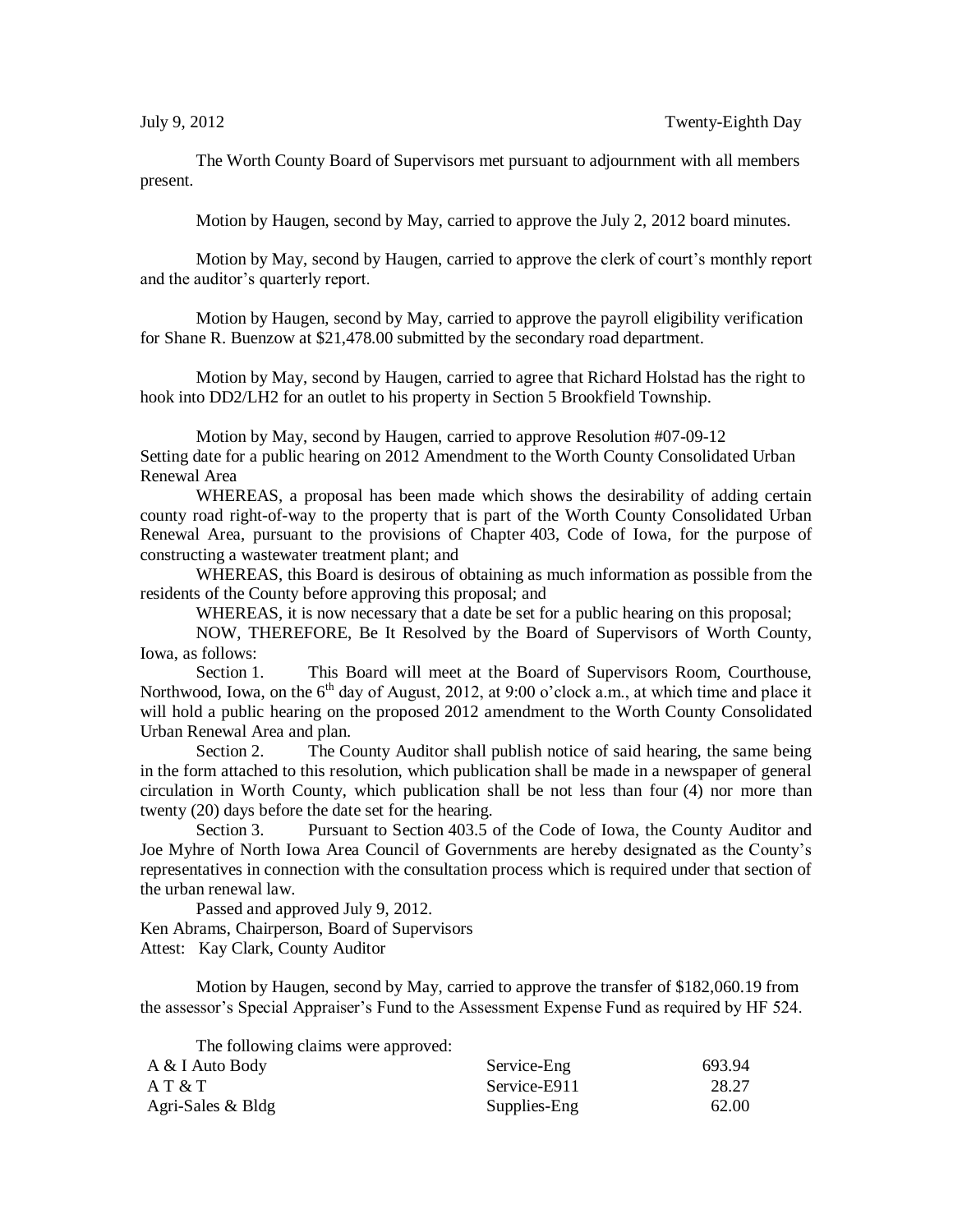| Agvantage Fs Inc                    | Fuel-Gsr                 | 15.69     |
|-------------------------------------|--------------------------|-----------|
| <b>Alliant Energy</b>               | Service-Soc              | 671.49    |
| B & J Water Conditioning Inc        | Rent-Shf                 | 90.00     |
| <b>Bancard Center</b>               | Equip-Dap                | 3,097.83  |
| <b>Bcn</b> Telecom                  | Service-Gsr              | 310.81    |
| <b>Black Hills Energy</b>           | Service-Eng              | 80.85     |
| <b>Bmc Aggregates Lc</b>            | Rock-Eng                 | 495.67    |
| Brunsvold, Beth                     | <b>Land Purchase-Con</b> | 60,140.00 |
| <b>Businessware Solutions</b>       | Service-Dap              | 63.10     |
| Butler, Lynn                        | Safety-Eng               | 150.00    |
| Butler, Shana                       | Mileage-Phd              | 19.80     |
| C J Cooper & Associates Inc         | Service-Eng              | 32.00     |
| <b>Carquest Auto Parts</b>          | Supplies-Con             | 995.90    |
| <b>Cemstone Concrete Materials</b>  | Service-Eng              | 665.50    |
| Centurylink                         | Service-Eng              | 43.07     |
| Cerro Gordo Co Auditor              | Fees-Aud                 | 1,615.00  |
| City of Joice                       | Service-Eng              | 36.05     |
| City of Kensett                     | Service-Eng              | 41.50     |
| City of Manly                       | Service-Eng              | 81.14     |
| City of Northwood                   | Service-Vaf              | 138.22    |
| <b>Compass Business Solutions</b>   | Supplies-Aud             | 88.87     |
| <b>County Case Management</b>       | Edu-Mha                  | 523.50    |
| <b>Crisis Intervention Service</b>  | Appro-Org                | 1,000.00  |
| <b>Cummins Central Power Llc</b>    | Parts Return-Eng         | 2,315.49  |
| $D & L$ Equipment                   | Parts-Eng                | 111.08    |
| Diamond Mowers Inc                  | Parts-Eng                | 363.66    |
| Dick's Place                        | Service-Eng              | 325.00    |
| Elderbridge Agency                  | Appro-Org                | 2,495.08  |
| <b>Electronic Engineering</b>       | Service-Ema              | 209.70    |
| <b>Electronic Specialties</b>       | Rent-Eng                 | 110.00    |
| <b>Elk Grove Cemetery</b>           | Appro-Vaf                | 2.00      |
| Falkstone Llc                       | Rock-Eng                 | 216.80    |
| <b>Fallgatter's Market</b>          | Supplies-Phd             | 8.95      |
| <b>Fastenal Company</b>             | Parts-Eng                | 27.70     |
| Fertile Public Library              | Appro-Org                | 7,400.00  |
| Fisher, Jane                        | Mileage-Mha              | 393.46    |
| Fort Dearborn Life Ins Co           | Cobra Dental Ins         | 25.90     |
| <b>Francis Lauer Youth Services</b> | Service-Juj              | 2,799.00  |
| Franklin County Sheriff             | Service-Csr              | 5.55      |
| Franks Repair                       | Service-Eng              | 27.27     |
| <b>Grafton Public Library</b>       | Appro-Org                | 7,400.00  |
| Greve Law Office                    | Exp-Aty                  | 117.50    |
| Hanson, Gary                        | Safety-Eng               | 145.48    |
| Healthworks                         | Exp-Con                  | 450.00    |
| Heartland Asphalt Inc               | Rock-Eng                 | 738.43    |
| Huber Supply Co                     | Supplies-Eng             | 105.00    |
| Humane Society of No Ia             | Appro-Org                | 750.00    |
| I35/105 Welcome Center Inc.         | Appro-Org                | 7,500.00  |
| Iaccb                               | Dues-Con                 | 1,500.00  |
| Idda                                | Dues-Dra                 | 3,000.00  |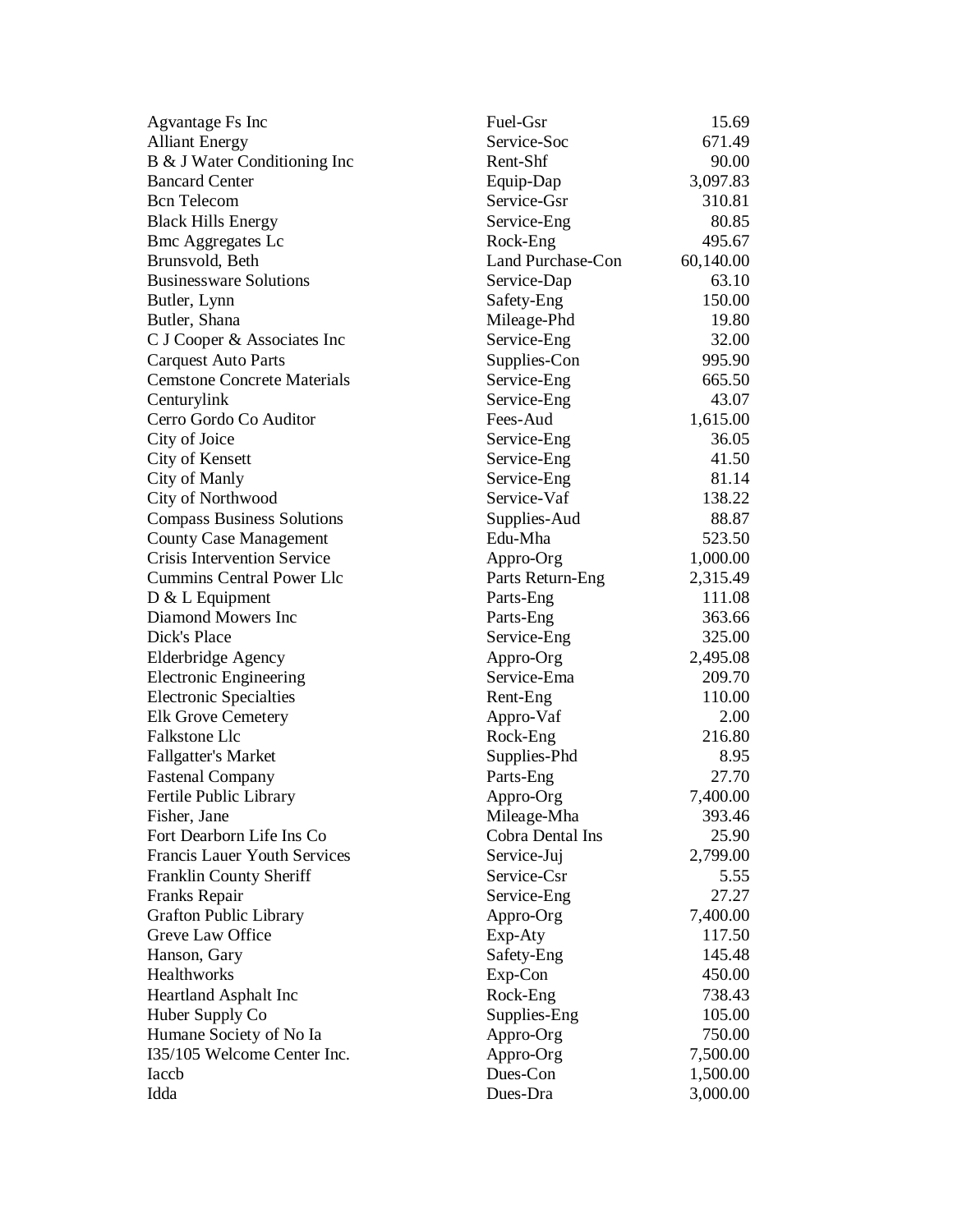| Imwca                             | Prem-Ins     | 7,885.00  |
|-----------------------------------|--------------|-----------|
| Iowa Dept of Natural Resources    | Dues-Con     | 880.10    |
| Iowa Northern Railway Co          | Service-Ndp  | 40,320.75 |
| <b>Iowa Workforce Development</b> | Unempl-Ins   | 5,168.53  |
| Ip Pathways                       | Service-Dap  | 79,961.14 |
| Isac                              | Dues-Org     | 5,000.00  |
| Jackson, Sandra                   | Mileage-Mha  | 291.49    |
| Jensen, Bobbie                    | Mileage-Mha  | 507.79    |
| Joe's Collision & Performance     | Service-Shf  | 35.50     |
| Joice Public Library              | Appro-Org    | 7,400.00  |
| Kam Line Highway Markings         | Service-Eng  | 36,576.00 |
| Kathleen's Care Inc               | Service-Mha  | 720.00    |
| Kensett Public Library            | Appro-Org    | 7,400.00  |
| Kinney Memorial Library           | Appro-Org    | 7,400.00  |
| L R Falk Const Co                 | Rock-Eng     | 664.14    |
| Lake Mills Graphic Inc            | Service-Shf  | 36.00     |
| <b>Larson Printing Company</b>    | Supplies-Mha | 357.00    |
| Lea Mobile Glass Inc              | Service-Eng  | 164.63    |
| <b>Mail Services Llc</b>          | Supplies-Trs | 251.00    |
| Manly Congregate Meals Budget     | Appro-Org    | 1,500.00  |
| Manly Public Library              | Appro-Org    | 7,400.00  |
| Manly Senior Citizens Inc         | Appro-Org    | 1,000.00  |
| Marshall & Swift Inc              | Supplies-Gsr | 173.09    |
| Martin Marietta Materials         | Rock-Eng     | 4,197.36  |
| Mason City Fire And Rescue        | Service-Mex  | 300.00    |
| Matt Parrott/Storey Kenworthy     | Supplies-Dap | 195.00    |
| Mediacom                          | Service-Phd  | 415.80    |
| Melby, Ruth                       | Mileage-Mha  | 88.58     |
| Mike's Automotive                 | Service-Eng  | 222.90    |
| Mireles, Sandra                   | Mileage-Mha  | 537.66    |
| Mitchell County Ema               | Reimb-Ema    | 178.71    |
| Niacog                            | Dues-Org     | 12,120.36 |
| Niebur, Ellen                     | Mileage-Mha  | 350.72    |
| North Central Regional            | Service-Dis  | 4,558.80  |
| North Country Equipment Llc       | Parts-Eng    | 169.95    |
| North Ia Area Comm College        | Edu-Phd      | 30.00     |
| North Iowa Media Group            | Service-San  | 203.93    |
| Northwood Chamber of Commerce     | Exp-Nur      | 30.00     |
| Northwood Electric Inc            | Service-Gsr  | 545.08    |
| Northwood Lumber                  | Supplies-Con | 28.71     |
| Northwood Meals On Wheels         | Appro-Org    | 1,500.00  |
| Northwood Public Library          | Appro-Org    | 7,400.00  |
| Northwood Sanitation Llc          | Service-Phd  | 271.50    |
| Northwood Senior Center           | Appro-Org    | 1,000.00  |
| Northwood True Value              | Supplies-Gsr | 649.98    |
| Nuss Truck & Equipment            | Service-Eng  | 1,194.48  |
| Oakland, Ricky                    | Safety-Eng   | 123.87    |
| <b>Olson Trading Post Inc</b>     | Service-Eng  | 95.64     |
| Pathology Assoc of Mason City     | Service-Mex  | 600.00    |
| Pollard                           | Service-Gsr  | 40.00     |